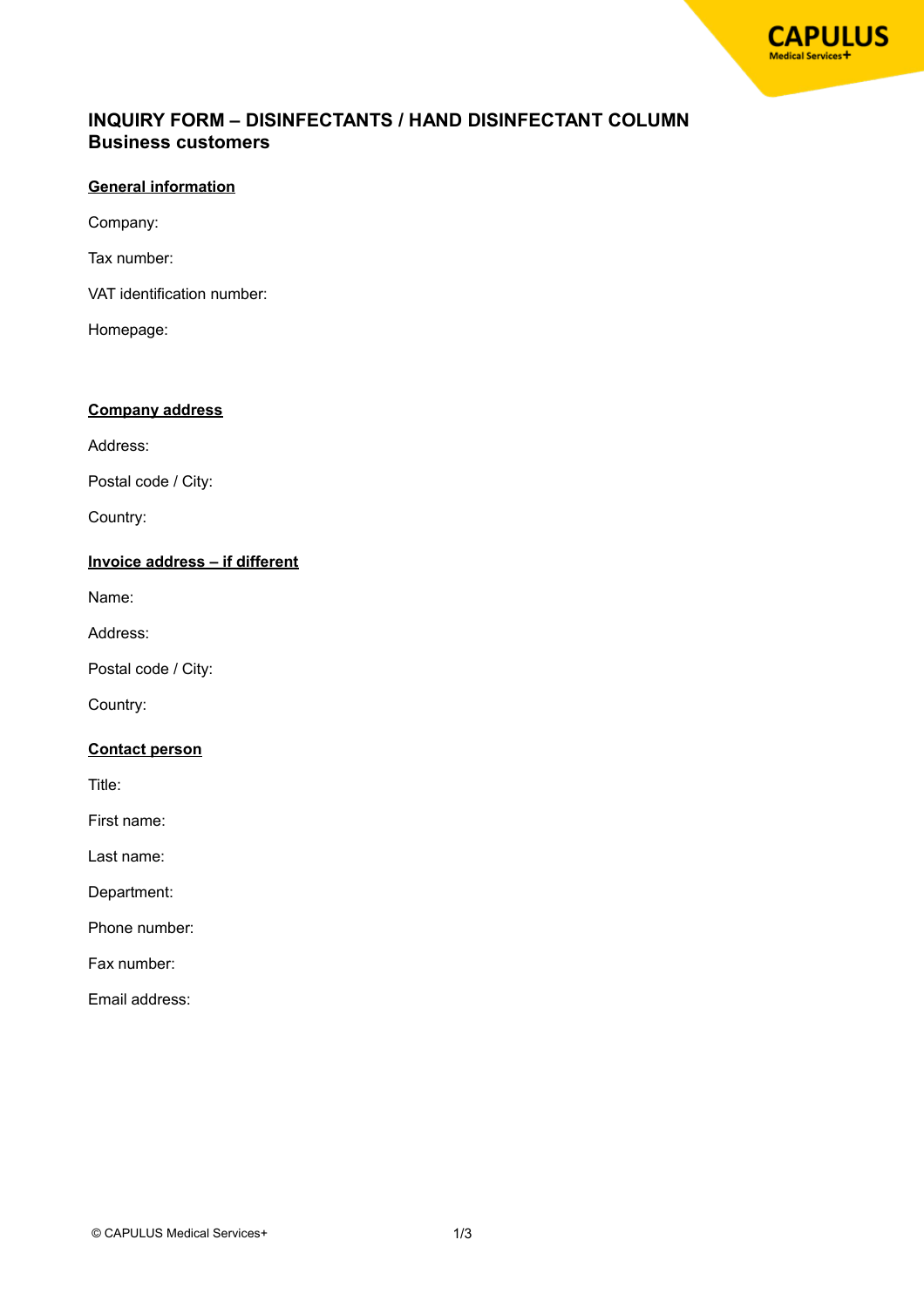# **Delivery details**

Delivery address:

Latest delivery date:

Comment CAP-ASP:

### **Items**

| Pos            | Product                                               | Item no.    | Amount |
|----------------|-------------------------------------------------------|-------------|--------|
|                |                                                       |             |        |
| $\mathbf{1}$   | Bio hand disinfectant virucidal PLUS 200 ml spray     | cap-med-201 |        |
| $\overline{2}$ | Bio hand disinfectant virucidal PLUS 500 ml Euro      | cap-med-202 |        |
| 3              | Bio hand disinfectant virucidal PLUS 1I Euro          | cap-med-203 |        |
| $\overline{4}$ | Bio hand disinfectant virucidal PLUS 1I Bottle        | cap-med-204 |        |
| 5              | Bio hand disinfectant virucidal PLUS 5 I canister     | cap-med-205 |        |
| 6              | Bio hand disinfectant virucidal PLUS 10 I canister    | cap-med-206 |        |
| $\overline{7}$ | Bio hand disinfectant virucidal PLUS 100 ml spray     | cap-med-207 |        |
| 8              | Bio hand disinfectant virucidal PLUS 1.000 I IBC      | cap-med-208 |        |
| 9              | Bioantiseptica-F surface disinfectant 5 I canister    | cap-med-301 |        |
| 10             | Bioantiseptica-F surface disinfectant 10 I canister   | cap-med-302 |        |
| 11             | Bioantiseptica-F surface disinfectant 20 I canister   | cap-med-303 |        |
| 12             | Bioantiseptica-F surface disinfectant 1.000 I IBC     | cap-med-304 |        |
| 13             | Hand disinfectant column CAP MED X3500                | cap-med-701 |        |
| 14             | Hand disinfectant column CAP MED X3500 kids           | cap-med-702 |        |
| 15             | 1.250 applications, bio hand disinfectant             | cap-med-703 |        |
| 16             | 5.000 applications, bio hand disinfectant             | cap-med-704 |        |
| 17             | 10.000 applications, bio hand disinfectant            | cap-med-705 |        |
| 18             | 20.000 applications, bio hand disinfectant            | cap-med-706 |        |
| 19             | Column CAP MED X3500, Maintenance package - 12 months | cap-med-716 |        |
| 20             | Column CAP MED X3500, Maintenance package - 24 months | cap-med-717 |        |
| 21             | Column CAP MED X3500, stainless steel drip tray       | cap-med-711 |        |
| 22             | Column CAP MED X3500, outdoor drip tray               | cap-med-712 |        |
| 23             | Column CAP MED X3500, drip tray kids                  | cap-med-713 |        |
|                |                                                       |             |        |